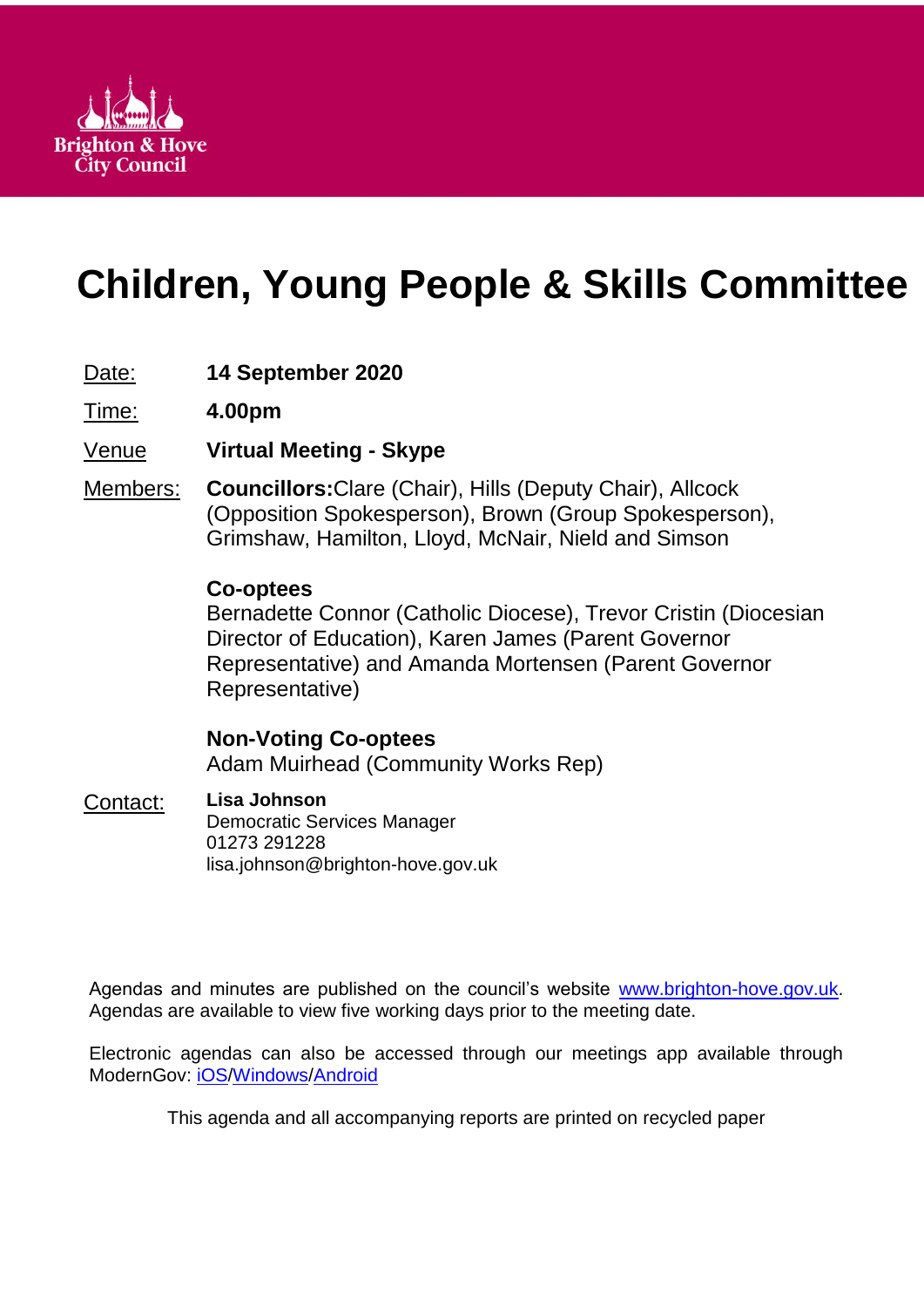#### **PART ONE Page**

#### **13 PROCEDURAL BUSINESS**

**(a) Declaration of Substitutes:** Where Councillors are unable to attend a meeting, a substitute Member from the same Political Group may attend, speak and vote in their place for that meeting.

#### **(b) Declarations of Interest:**

- (a) Disclosable pecuniary interests;
- (b) Any other interests required to be registered under the local code;
- (c) Any other general interest as a result of which a decision on the matter might reasonably be regarded as affecting you or a partner more than a majority of other people or businesses in the ward/s affected by the decision.

In each case, you need to declare

- (i) the item on the agenda the interest relates to;
- (ii) the nature of the interest; and
- (iii) whether it is a disclosable pecuniary interest or some other interest.

If unsure, Members should seek advice from the committee lawyer or administrator preferably before the meeting.

**(c) Exclusion of Press and Public:** To consider whether, in view of the nature of the business to be transacted, or the nature of the proceedings, the press and public should be excluded from the meeting when any of the following items are under consideration.

*NOTE: Any item appearing in Part Two of the Agenda states in its heading the category under which the information disclosed in the report is exempt from disclosure and therefore not available to the public.*

*A list and description of the exempt categories is available for public inspection at Brighton and Hove Town Halls.*

#### **14 MINUTES 7 - 26**

To consider the minutes of the meeting held on 15 June 2020 (copy attached)

#### **15 CHAIR'S COMMUNICATIONS**

#### **16 CALL OVER**

(a) Items  $(19 - 25)$  will be read out at the meeting and Members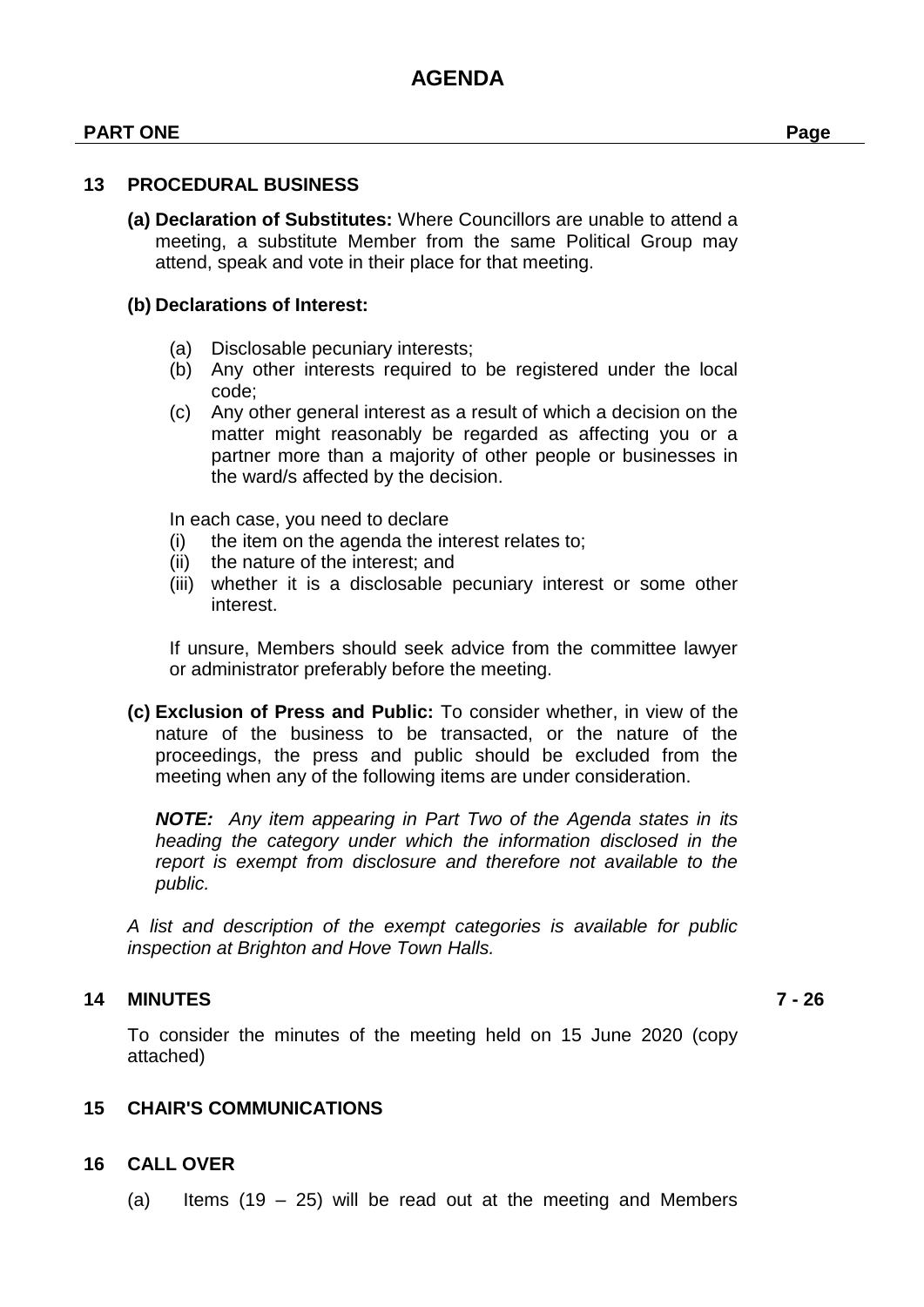invited to reserve the items for consideration.

(b) Those items not reserved will be taken as having been received and the reports' recommendations agreed.

#### **17 PUBLIC INVOLVEMENT**

To consider the following matters raised by members of the public:

- (a) **Petitions:** to receive any petitions presented to the full council or at the meeting itself;
- (b) **Written Questions:** to receive any questions submitted by the due date of 12 noon on the 7 September 2020
- (c) **Deputations:** to receive any deputations submitted by the due date of 12 noon on the 7 September 2020.

#### **18 MEMBER INVOLVEMENT 27 - 28**

To consider the following matters raised by Councillors:

- (a) **Petitions:** to receive any petitions submitted to the full Council or at the meeting itself;
- (b) **Written Questions:** to consider any written questions;
- (c) **Letters:** to consider any letters;
	- 1. Councillor Hills Multicultural School Book Fund
- (d) **Notices of Motion:** to consider any Notices of Motion referred from Council or submitted directly to the Committee.

#### **19 SCHOOL OFSTED PRESENTATION 29 - 42**

Report of the Executive Director for Families, Children & Learning (Copy attached)

*Contact Officer: Mark Storey Tel: 01273 294271*

*Ward Affected: All Wards*

#### **20 FOUNDATIONS FOR OUR FUTURE – THE FINAL REPORT FROM THE SUSSEX WIDE CHILDREN & YOUNG PERSON'S EMOTIONAL HEALTH & WELLBEING SERVICE REVIEW 43 - 202**

Report of the Executive Director for Families, Children & Learning (Copy attached)

*Contact Officer: Deb Austin, Carolyn Bristow Tel: 01273 291407*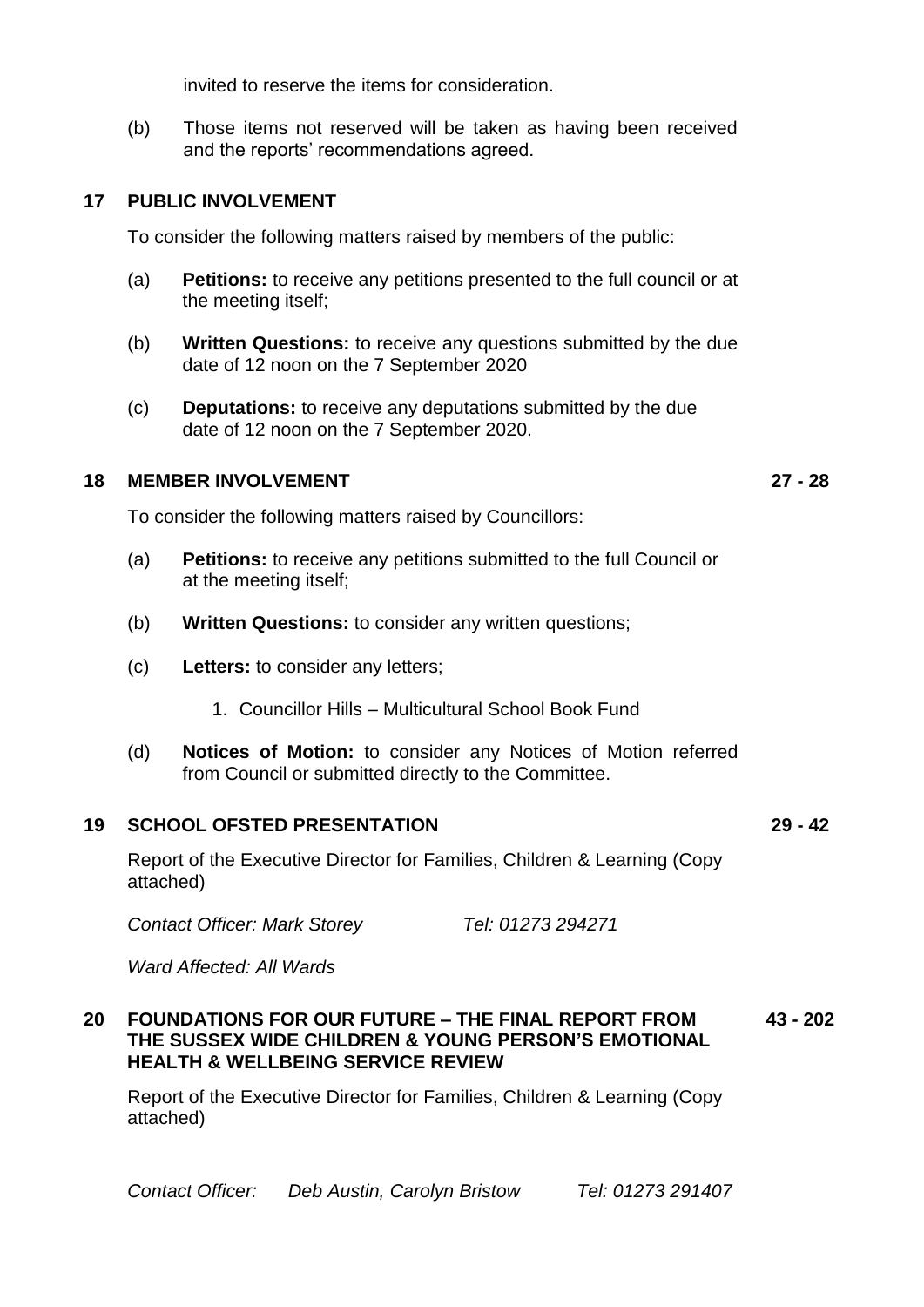*, Tel: 01273 291288*

*Ward Affected: All Wards*

| 21      | <b>SCHOOL ADMISSION ARRANGEMENTS 2022/23</b>                                                                            |                                    |                   | $203 - 274$ |
|---------|-------------------------------------------------------------------------------------------------------------------------|------------------------------------|-------------------|-------------|
|         | Report of the Executive Director for Families, Children & Learning (Copy<br>attached)                                   |                                    |                   |             |
|         | <b>Contact Officer:</b> Richard Barker<br>Ward Affected: All Wards                                                      |                                    | Tel: 01273 290732 |             |
| $22 \,$ | <b>SCHOOLS FUNDING 2020/21</b><br>Report of the Executive Director for Families, Children & Learning (Copy<br>attached) |                                    |                   | 275 - 284   |
|         |                                                                                                                         |                                    |                   |             |
|         | Contact Officer: Louise Hoten<br>Ward Affected: All Wards                                                               |                                    | Tel: 01273 293440 |             |
| 23      | <b>CENTRAL YOUTH HUB - YOUTH INVESTMENT FUND</b><br><b>Report to Follow</b>                                             |                                    |                   |             |
|         |                                                                                                                         |                                    |                   |             |
| 24      | <b>YOUTH REVIEW</b>                                                                                                     |                                    |                   | $285 - 352$ |
|         | Report of the Executive Director Families Children & Learning (copy<br>attached)                                        |                                    |                   |             |
|         | Ward Affected: All Wards                                                                                                | Contact Officer: Deborah Corbridge | Tel: 0127329      |             |
| 25      | <b>PROPOSAL TO CONSULT ON CLOSURE OF MAINTAINED NURSERY</b><br><b>CLASS AT HERTFORD INFANT SCHOOL</b>                   |                                    |                   | $353 - 360$ |

Report of the Executive Director Families Children & Learning (copy attached)

*Contact Officer: Vicky Jenkins Tel: 01273 296110*

#### **26 ITEMS REFERRED FOR COUNCIL**

To consider items to be submitted to the 22 October 2020 Council meeting for information.

#### **PART TWO**

#### **27 PART TWO PROCEEDINGS**

To consider whether those items listed in Part Two of the agenda should remain exempt from the press and public.